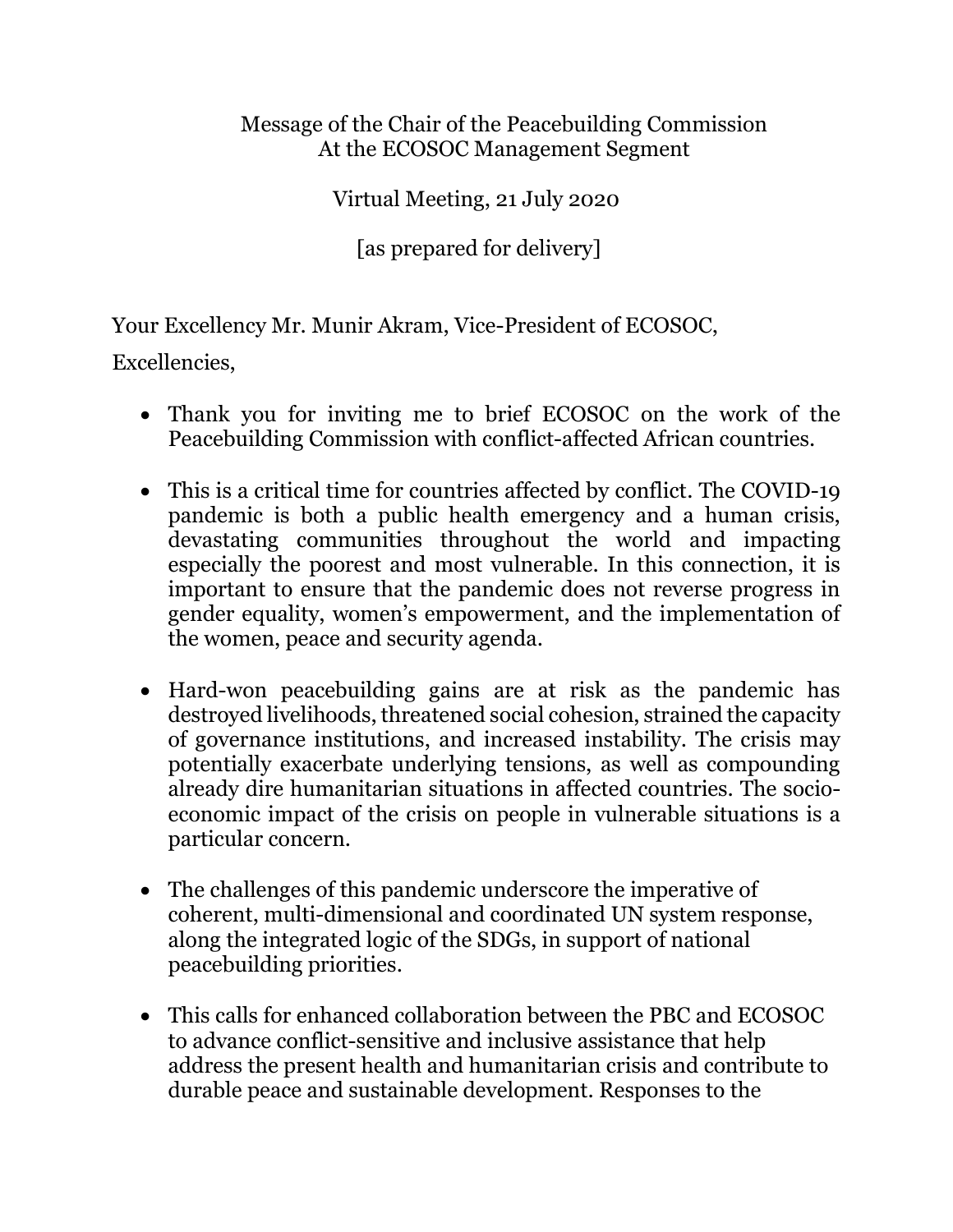pandemic must recognize the importance of leaving no one behind and ensure that the most vulnerable are protected and empowered.

- At its thematic meetings on the "*Impact of COVID-19 on Peacebuilding and Sustaining Peace*" and "*Immediate Socio-Economic Response to COVID-19*", on 8 April and 5 June respectively, the Commission echoed the Secretary-General's call for a global ceasefire and urgent action within the framework of his plan and report entitled «*Shared Responsibilities, Global Solidarity: Responding to the Socio-Economic Impacts of COVID-19*» to fight the pandemic and deliver on national priorities, including basic services.
- Additionally, since April, the PBC convened a series of virtual consultations to hear from countries and regions how they are affected by the COVID-19 pandemic and foster a coherent response by the international community.
- These consultations highlighted the urgent need to support countries to safeguard their capacities to fight the pandemic while continuing to accompany them in advancement of their medium- and long-term national peacebuilding priorities, taking into full account the most vulnerable and women and youth. They also called for predictable and coordinated financial support as well as regional initiatives to combat exploitation of the crisis.
- The various consultations also served as a platform for exchange of lessons learned and good practices among the countries, including lessons from the successful fight against Ebola in West Africa.
- In Guinea Bissau, in March 2020, the de facto Government established an Inter-ministerial Committee with the dual task of focusing on the health response and the socio-economic impact of the pandemic, and developed a national response plan with the support of the United Nations. The UN Resident Coordinator, WHO and World Bank have assisted in operationalizing the national action plan and for resource mobilization. Despite these efforts, the economic outlook for Guinea-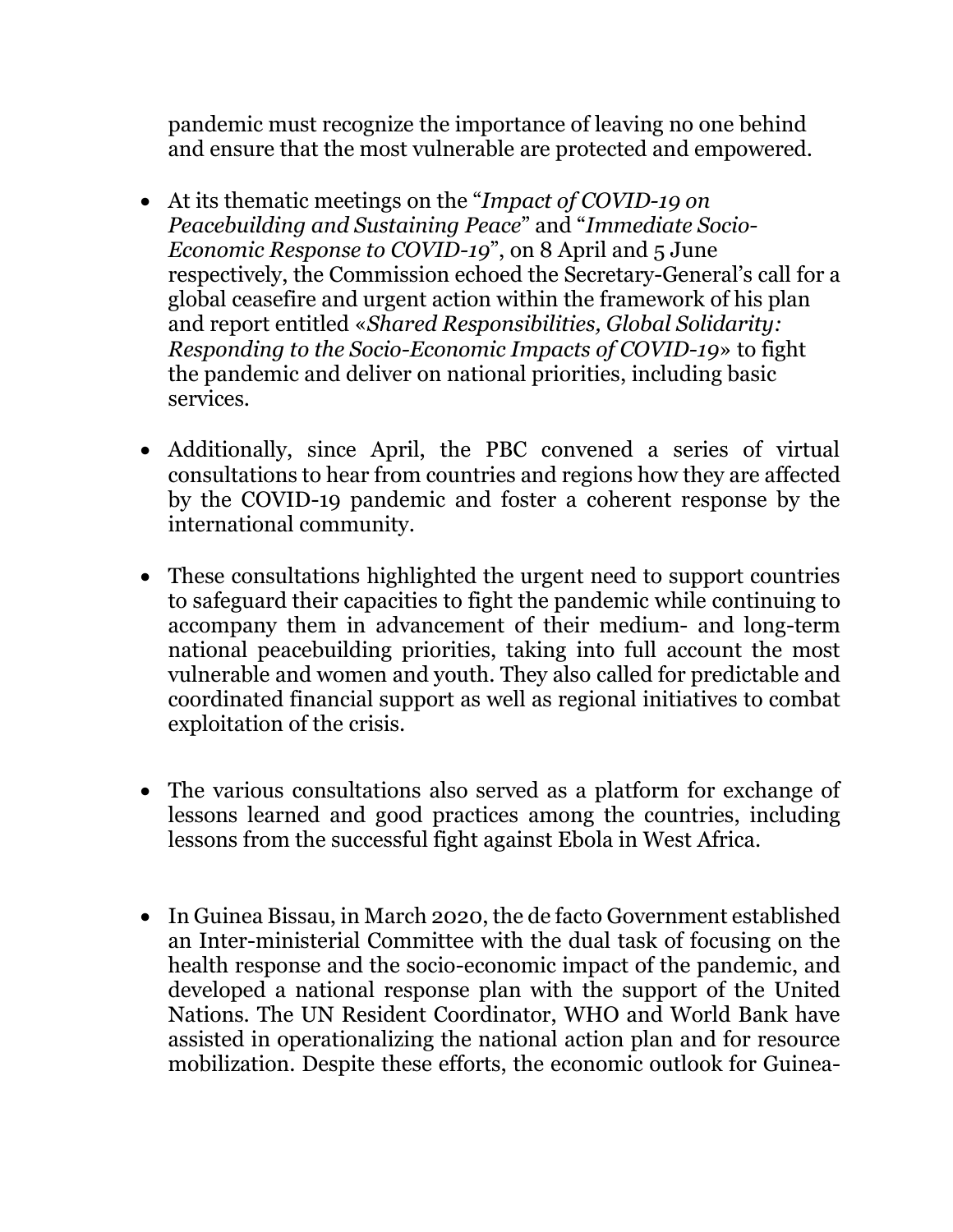Bissau remains dire. The World Bank had projected 4.5% GDP growth for the country but now estimates a contraction of roughly 3%.

- In Liberia, the COVID-19 pandemic is expected to have far-reaching social, economic, and political implications. The Commission called for a multi-pronged national response and collaborative efforts with the international community focusing on strengthening the health care system; addressing concerns including food security; promoting national reconciliation; and resuscitating the national economy, while addressing issues related to decentralization, human rights, violence against women and girls, small- and medium-sized enterprises and conflict prevention. International partners have rallied behind the Government, including the World Bank and IMF.
- In the Central African Republic, in the context of its advice to the Security Council during the renewal of the MINUSCA mandate, the PBC has been involved in bringing attention and building consensus on the socio-economic dimension of peacebuilding efforts in CAR, including the implementation of the National Peacebuilding and Recovery Plan (RCPCA). In the early days of the pandemic, the PBC has also convened relevant stakeholders to discuss the impact of COVID-19 on electoral and socio-economic recovery efforts, both with important implications on the peace process.
- Regional meetings on West Africa and the Sahel, Central Africa, and the Great Lakes have revealed similar challenges, as well as concerns about food security and the impact on displacement amid ongoing humanitarian crises.
- As discussed in country-specific and regional PBC meetings, the pandemic may lead to delays in electoral preparations planned for this year in several countries considered by the PBC, notably Burkina Faso, Côte d'Ivoire, Guinea, Liberia and Niger, and pose challenges to organizing planned elections in Central African Republic later this year. In view of possible implications of the COVID-19 pandemic, there is an increased risk of a shortage of funds to organize elections in these countries and the need for improved coordination among relevant stakeholders in this regard.